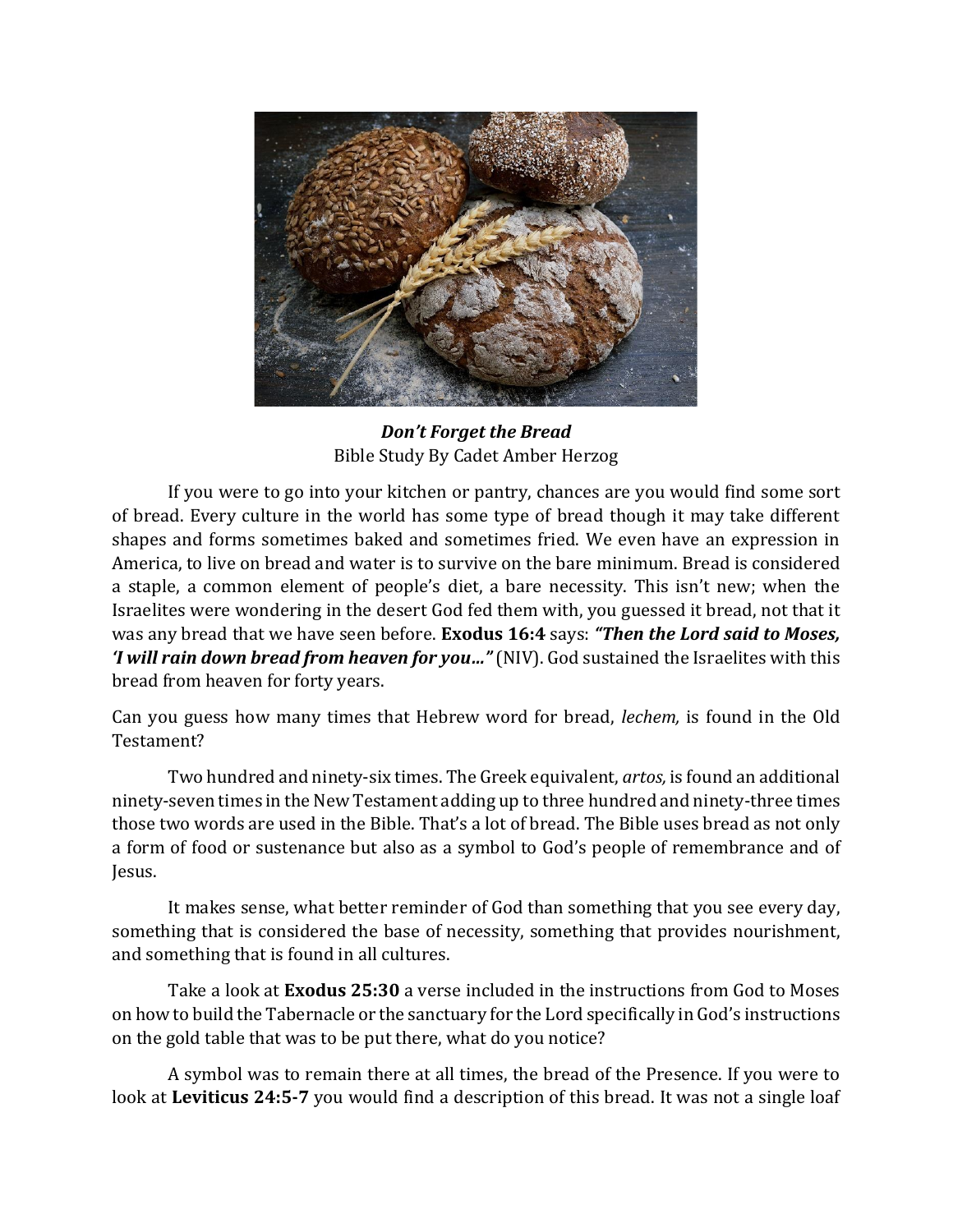but was actually twelve loaves made of the finest flour and was to be arranged in two stacks of six and placed on the gold table next to pure incense as a memorial portion. This was a symbol. In **verses 8 and 9** it says: *"This bread is to be set out before the LORD regularly, Sabbath after Sabbath, on behalf of the Israelites, as a lasting covenant. It belongs to Aaron and his sons, who are to eat it in the sanctuary area, because it is a most holy part of their perpetual share of the food offerings presented to the LORD."*

This bread was considered holy by God, it was to remain in the sanctuary of God's presence the tabernacle, and it was a symbol of God's covenant, it was the bread of the Presence. It resided in the Holy place within the tabernacle next to the Ark of the Covenant. **Hebrews 9:4** tells us that within that Ark was another symbol of bread. This one a sign of God's provision. Remember the bread from heaven? **Exodus 16:31-32** says: *"The people of Israel called the bread manna. It was white like coriander seed and tasted like wafers made with honey. Moses said, 'This is what the LORD has commanded: 'Take an omer of manna and keep it for the generations to come, so they can see the bread I gave you to eat in the wilderness when I brought you out of Egypt.''"* **Hebrews 9:4** tells us they kept this reminder in the Ark of the Covenant. **Deuteronomy 8:3** tells us that this bread was also a lesson in God's provision teaching the Israelites that "man does not live on bread alone but on every word that comes from the mouth of the LORD."

Bread as a reminder was nothing new to the Israelites. When they fled Egypt they didn't have time to allow their bread to rise so God commanded them to eat unleavened bread (bread with no yeast) for seven days straight every year as part of their Passover celebration, which was a remembrance of God's deliverance. **Deuteronomy 16:3** calls this unleavened bread the bread of affliction and states that it is to be a remembrance of their departure from Egypt. That is three different types of bread that are to be a reminder to the Israelites of God's provision and covenant.

Have you ever watched a movie over and over again? If you do, the second and third and fortieth time you watch a film you will probably pick up on clues that the writers and directors put in the beginning of the film to prepare you for or hint at the ending. Clues you don't notice the first time because you don't know the ending so you can't decipher what in the beginning is important and what is just filler to keep the story moving. God is the ultimate author and what I love about studying the Old Testament is that God is leading us to reconciliation. In the Old Testament God uses bread as a reminder of His covenant and as a reminder of His provision and has them place these reminders among the Holiest of Holiest places.

In the New Testament God uses bread as a symbol as well. In **Matthew 4:2-4** when Jesus is tempted in His hunger to provide bread for himself, He quotes **Deuteronomy 8:3,** God provides. Again, in **Matthew 6:11** as part of the Lord's prayer Jesus instructs us to pray for God's provision using bread as a symbol, as we are to pray: *"Give us today our daily bread."* He demonstrates God's provision through bread when He feeds the 5,000 (plus women and children) and then the 4,000 (plus women and children) with just a few pieces